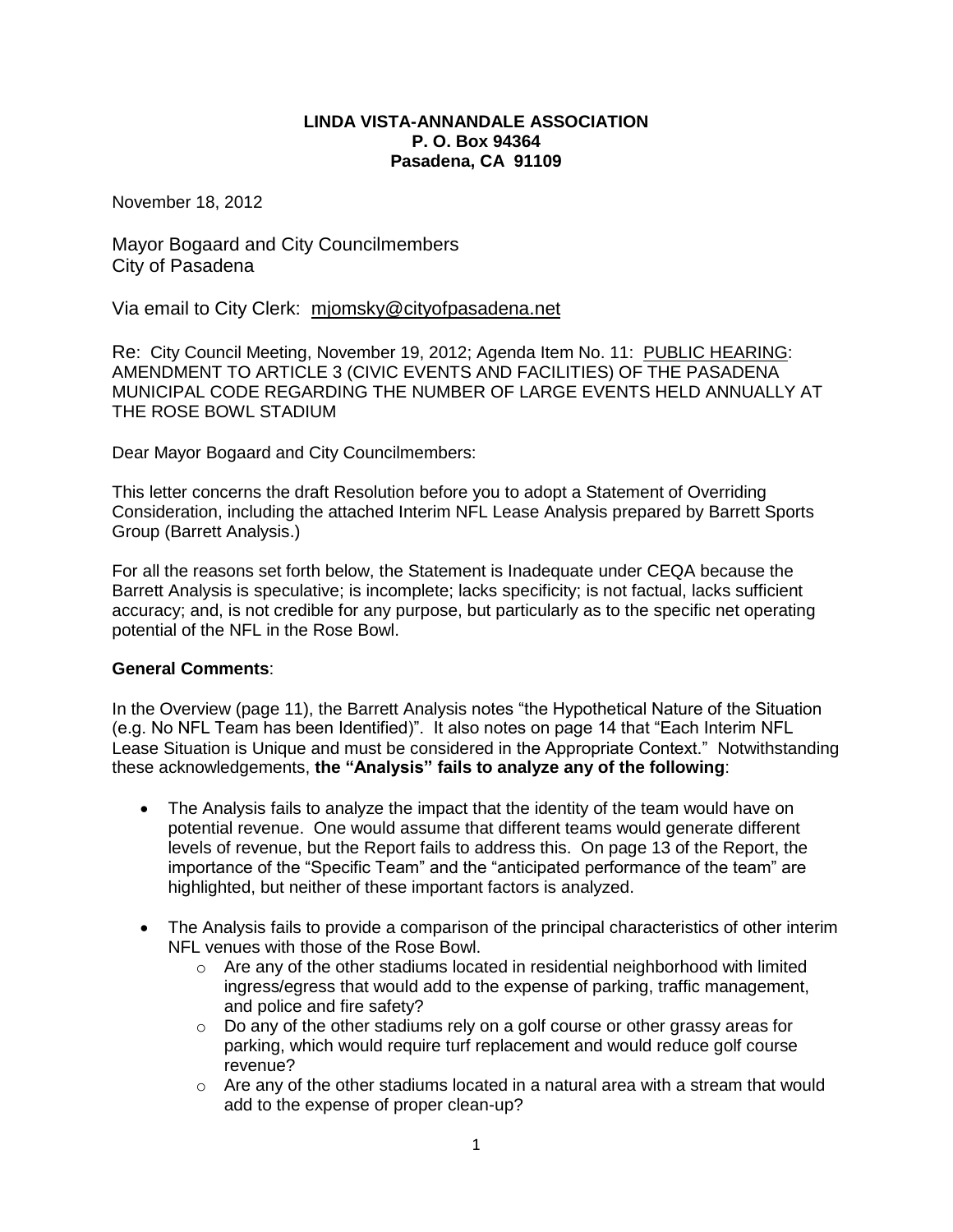- The Analysis notes on page 3 that "Consideration Must be Given to Existing Rose Bowl Contractual Obligations (e.g., UCLA, IMG [sic – should be Tournament of Roses?]), but the Report fails to provide any analysis of how the obligations to other current users of the Rose Bowl Stadium and Central Arroyo would impact the potential net revenue from an NFL lease.
- The Report notes on page 46 that unlike the other temporary stadiums, the Rose Bowl Stadium would compete with three other potential stadiums—the Los Angeles Memorial Coliseum, Dodger Stadium and Angel Stadium of Anaheim. However, the Report fails to analyze how this competition, no doubt stiff competition, could negatively impact the revenues that the NFL would be willing to pay for the Rose Bowl.
- The Analysis notes on page 43 that the "Figures presented here do not include potential economic/fiscal impacts to the City of Pasadena." Those impacts would include increased costs of police and fire protection, trash removal, golf courses/turf repair and replacement, lost revenue from the golf courses and club house, etc. These costs would likely have a material negative impact on the net revenue from an NFL lease.
- The Analysis fails to consider and account for the costs of implementing and monitoring all Mitigation Measures required by the FEIR, including, but not limited to, MM 2.01; MM 3.1-1; MM 3.1-2; MM 3.1-3; MM 3.1-4; MM 3.6-1; 3.6-2; and MM 3.6-5.
- The Analysis fails to explain what constitutes "Game Day Operating Expenses" at any of the stadiums, fails to identify what the Game Day Operating Expenses would be in the Rose Bowl, and fails to compare the Game Day Operating Expenses of the other stadiums with those of the Rose Bowl.
- The Analysis' estimates of \$5 million to \$10 million of annual revenue are not based on an itemization of estimated revenue and expenses. There is no indication of whether these estimates are gross or net figures. There is no detailed analysis to support this conclusion. The examples of other NFL interim stadium situations result in a "conclusion" that the Rose Bowl might realize \$5 million a year as the interim stadium for a Los Angeles team, and possibly \$10 million under ideal circumstances. Barrett has drawn favorable conclusions by cherry picking lease conditions, or possibly just averaging them. A negotiated alignment of various lease conditions in favor of the NFL (as highlighted in the Barratt Analysis for other "comparable" cases) could also result in NO profit! And, since there are no compare/contrast/conclude exercises presented in the Barrett Analysis, there are no justifications for Barrett's conclusions.
- The Analysis fails to disclose whether Barrett on behalf of any stadium owner has prepared any previous projections of the potential net revenue to the owner of a stadium for:
	- $\circ$  Use as a temporary NFL venue? If yes, how did the Barrett predicted net revenue compare with the actual net revenue?
	- o Use as a permanent NFL venue? If yes, how did the Barrett predicted net revenue compare with the actual net revenue?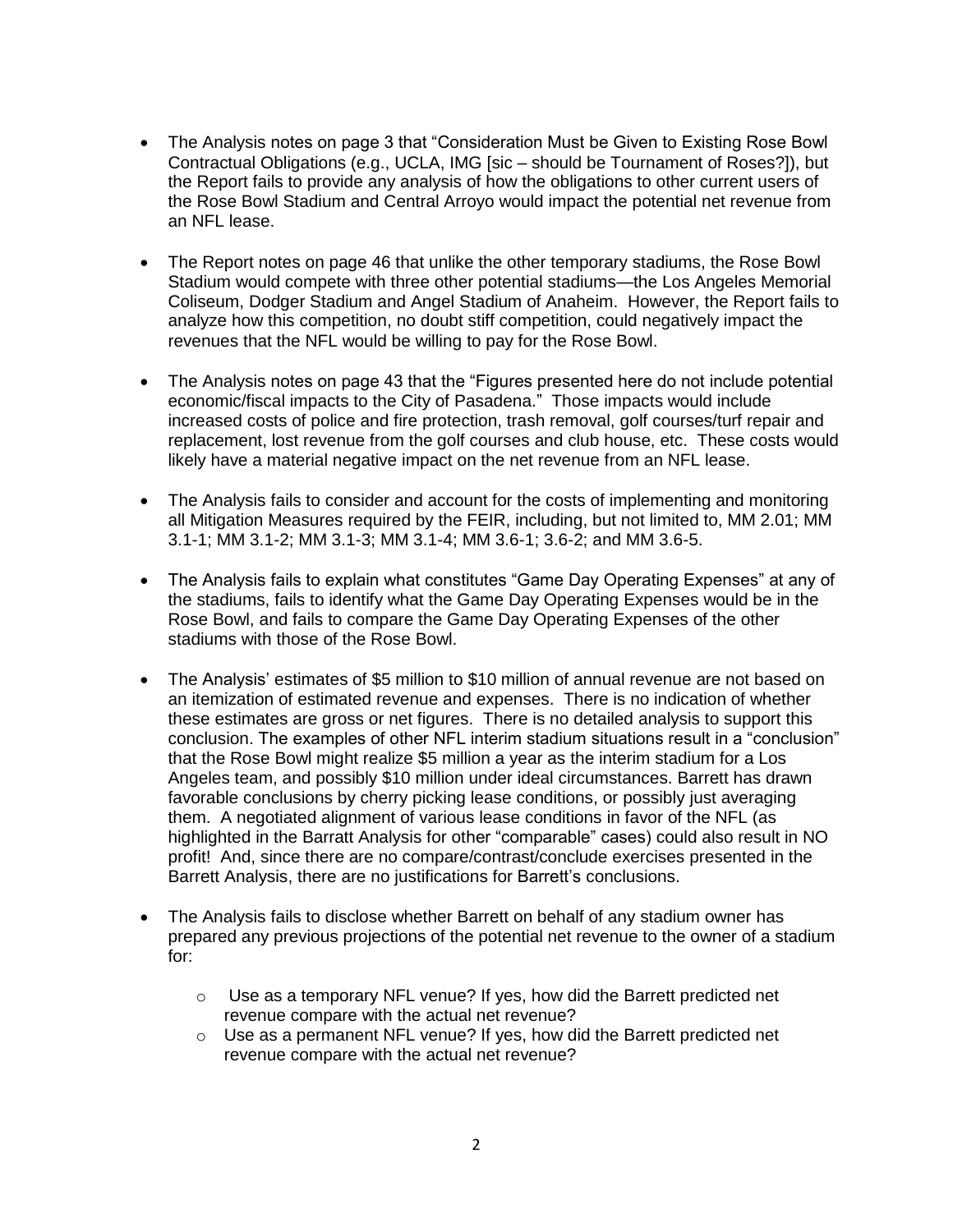Apart from the lack of detail for "Game Day Operating Expenses", more specifically, there is no recognition, let alone quantification, of lost revenue and many extraordinary costs that could be absorbed by the RBOC or the City. Probably unique to the Rose Bowl and the RBOC, and, not included in the routine game day operations of the "Selected Comparable Situations", are numerous unquantified costs and lost revenues, including, but not limited to, the following:

The loss of game day/weekend revenue from:

Golf Courses operations Brookside restaurant John Wells pro shop R. G. Canning Swap Meet Licensed/Permitted walks, runs and other income producing "Minor Event" activity in or around the Central Arroyo, the Rose Bowl, the Recreational "loop", and Brookside Park in competition with NFL activities and games Aquatics Center Kidspace Museum All or a portion of luxury/premium seating as in other Barrett Analysis "comparable" case studies per NFL leases

 Extra costs for additional personnel to plan, supervise and perform enhanced services required by NFL football:

Pasadena and RBOC Administrative staff Legal staff and expenses Permit Dept. staff to deal with cancelled small events Security and police, and their training, for: Terrorism concerns VIP services; helicopters, "freebies", etc. Crowd control inside and outside the stadium and in Old Pasadena Fire and EMT services Overtime police and fire personnel Outside contracting for additional police and fire services Alcohol control and management

Extra costs of legal and other similar and related expenses to:

Relocate and accommodate the Displacement or inconvenience to:

The Tournament of Roses, which has exclusive right to the Central Arroyo each December

The R. G. Canning Swap Meet, which meets the  $2^{nd}$  Sunday each month in the Central Arroyo; and

- Manage increased risk and legal exposure, including personal injury, by at least three times the current risk levels as a result of significant increases in Rose Bowl attendance arising out of NFL fans and automobiles in the Central Arroyo, including risks from significantly increased alcohol consumption
- Extra costs for repair of Golf Courses and other Central Arroyo grassy areas used for parking:

By one day after an NFL game, and

Restoration after up to 23 football games each season for cumulative damage

Major repair/replacement of considerable damaged turf after five years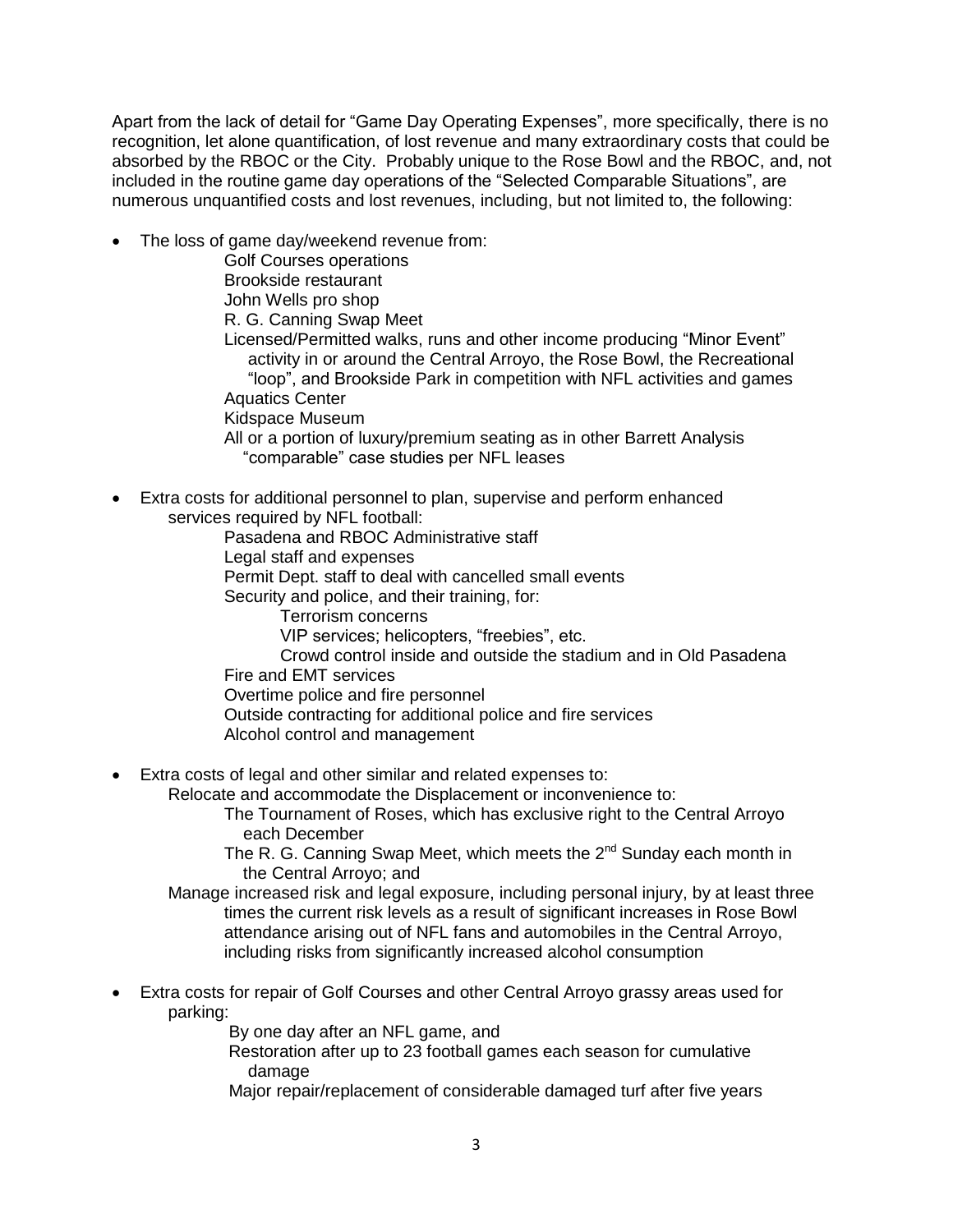A major oversight in the Barrett Analysis is the absence, apparently intentional, of actual financial experience of the Rose Bowl with previous NFL games, or recent experience with UCLA, Tournament of Roses or BCS games. The data is readily available to compare and contrast with the "Selected Comparable Situations", and to arrive at conclusions based on possible financial results of typical NFL games.

It is particularly interesting to note that one recent UCLA game just broke even from stadium rental income after stadium operating costs, realizing its net profit mostly from television, concessions, advertising, and parking. After paying parking related costs and income sharing with UCLA, the net parking income was negligible.

It is also important to recognize that business anticipated from NFL fans in Old Pasadena and other commercial areas of Pasadena is highly speculative. Fans, tired and inebriated, will more likely head home rather than try to negotiate the unfamiliar streets and difficult to find parking areas. Meanwhile, experienced Pasadena residents will avoid Old Pasadena and other commercial areas in droves, preferring outlying restaurants and shops to the possibility of any unpleasant experience with unruly NFL fans (if any). At best, NFL fans will just replace regular Old Pasadena patrons and other commercial area patrons to some undetermined degree.

### **Individual Case Studies:**

### **Of the eight "comparable" examples, one was based on a deal that is still being negotiated, three were not relied upon, and four had no base rent payments. Only the Seattle Seahawks deal was a final deal that included base rent payments.**

Minnesota Vikings: This deal is still being negotiated, so none of the "facts" cited are certain. Game day operating expenses are not listed. No compare/contrast analysis with the Rose Bowl is provided.

New Orleans Saints—Tiger Stadium: Not relied upon because only four games involved. Why then is it included? Game day operating expenses are not listed. No compare/contrast analysis with the Rose Bowl is provided. Re-sodding of playing field is not comparable to repairing ongoing damage to a golf course.

New Orleans Saints—Alamodome. Not relied upon because only three games involved. Game day operating expenses not listed. No compare/contrast analysis with the Rose Bowl is provided. Requirement that Saints would pay an amount equal to lost revenue from rescheduled events—why doesn't the Report analyze the lost revenue from Displacement Events at the Rose Bowl and lost revenue from the golf course on game days?

San Diego Chargers: Not relied upon because only one game involved. No rent paid.

Chicago Bears: No base rent was paid. Game day operating expenses are not listed. No compare/contrast analysis with the Rose Bowl is provided.

Seattle Seahawks: Game day operating expenses are not listed. No compare/contrast analysis with the Rose Bowl is provided. One third of annual rent paid was for parking, but the Rose Bowl has inadequate parking, and off-site parking must be used that is not owned by the City.